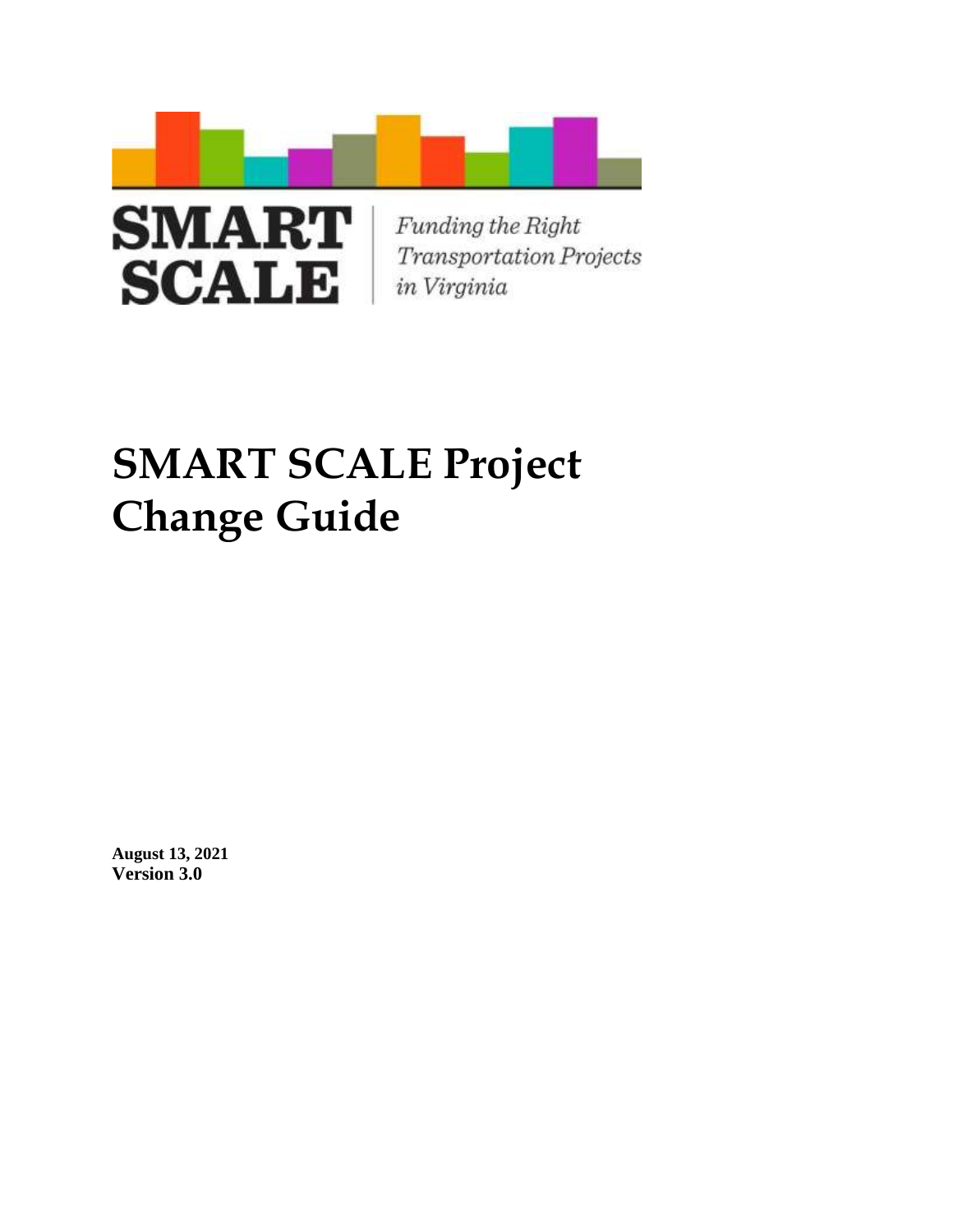

# **Table of Contents**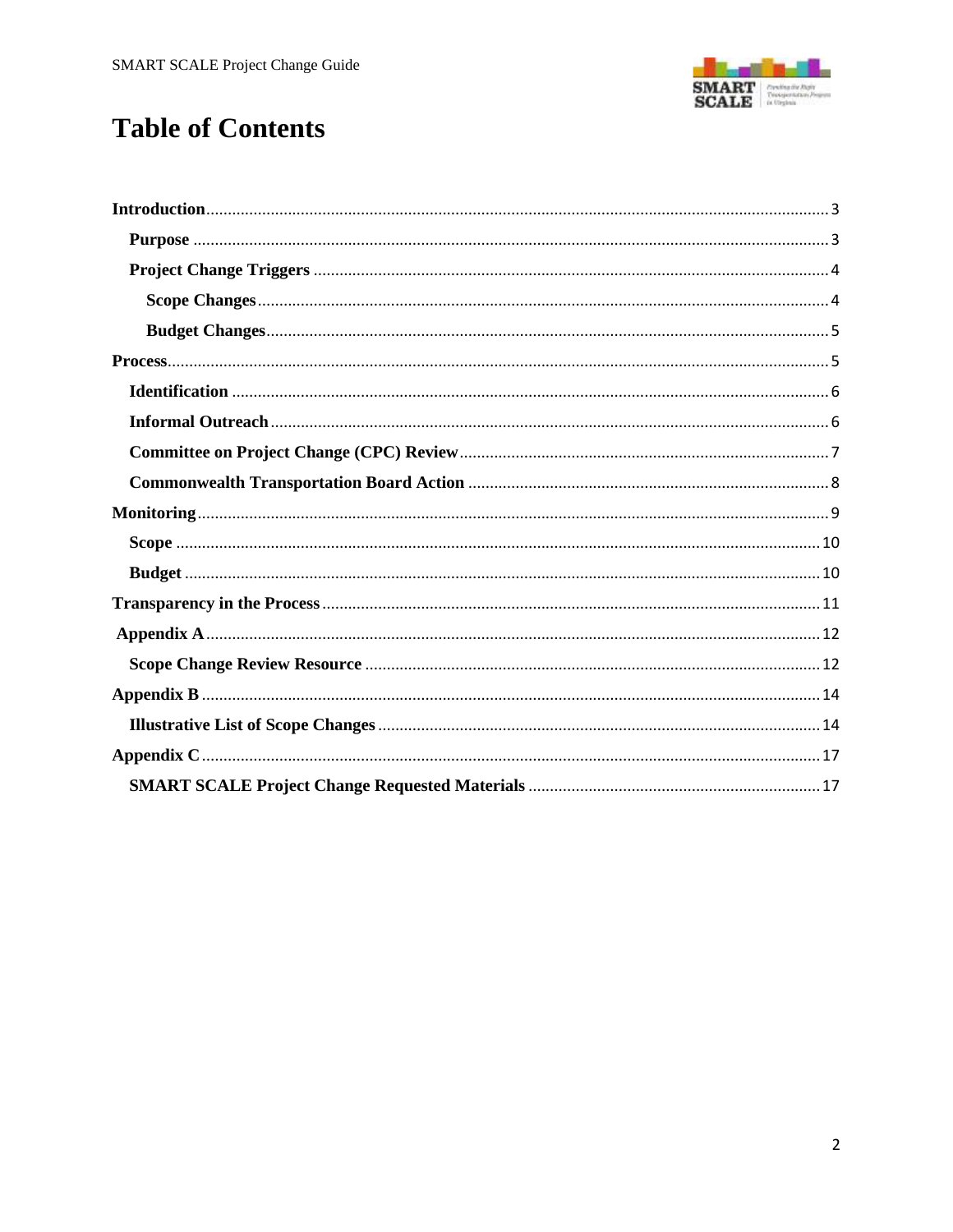

# <span id="page-2-0"></span>**Introduction**

The SMART SCALE Project Prioritization Process (SMART SCALE) informs project selection by comparing a project's benefits to the project's costs. The benefit/cost comparison results in a project score that is then compared to other projects both within a District and Statewide. This process is required by state law and supports transparency in project selection.

A project's benefits are assessed based on scope elements described in a project's SMART SCALE application. Project scope elements are analyzed on the potential to provide benefits in the following factor areas: Congestion, Safety, Accessibility, Economic Development, and Environmental; a sixth factor, Land Use and Transportation, is also considered in select areas of the Commonwealth. A project's costs should be based on a collaborative planning and validation process between localities, regional planning partners, transit agencies, and the state; and should reflect the requirements for implementing the project.

#### **Project Scope**

Per the SMART SCALE Technical Guide, "at a minimum, a scope should define the limits of the project, its physical and operational characteristics, and physical and/or operational footprint."

Each SMART SCALE application defines the scope of a project through several key inputs; specifically, the short project description, the detailed project description (Rounds 1-3), the State's Understanding of Scope (SUPS, Round 4), the project location map, the project features, and required supporting documentation (i.e. project sketch and detailed cost estimate). The project's benefits are calculated based on the inputs as defined by the applicant in their submitted and validated SMART SCALE application.

#### **Project Cost/Budget**

The project cost encompasses the total costs for all phases of project development and delivery, including, but not limited to, Preliminary Engineering, Right of Way/Utilities, and Construction for highway, bicycle/pedestrian, and TDM projects and other development and/or procurement phases for public transportation projects.

The project's SMART SCALE budget is the portion of the total cost funded with District Grant and/or High Priority program funds.

#### <span id="page-2-1"></span>**Purpose**

For any project selected for funding through SMART SCALE, it is expected that a project's SMART SCALE benefit/cost score be maintained throughout the project development process. However, project scope and budget changes do occur and, in some cases, are unavoidable. As such, this guidance supports the SMART SCALE Technical Guide and assists applicants, OIPI, VDOT, and DRPT by outlining the policies and procedures relating to SMART SCALE project changes. It applies to all SMART SCALE projects regardless of project administration.

The information provided is not intended to limit flexibility in project design or discourage logical design refinements, but rather provide insight into assessing project changes that may affect a project's benefits or budget and to document results of these assessments.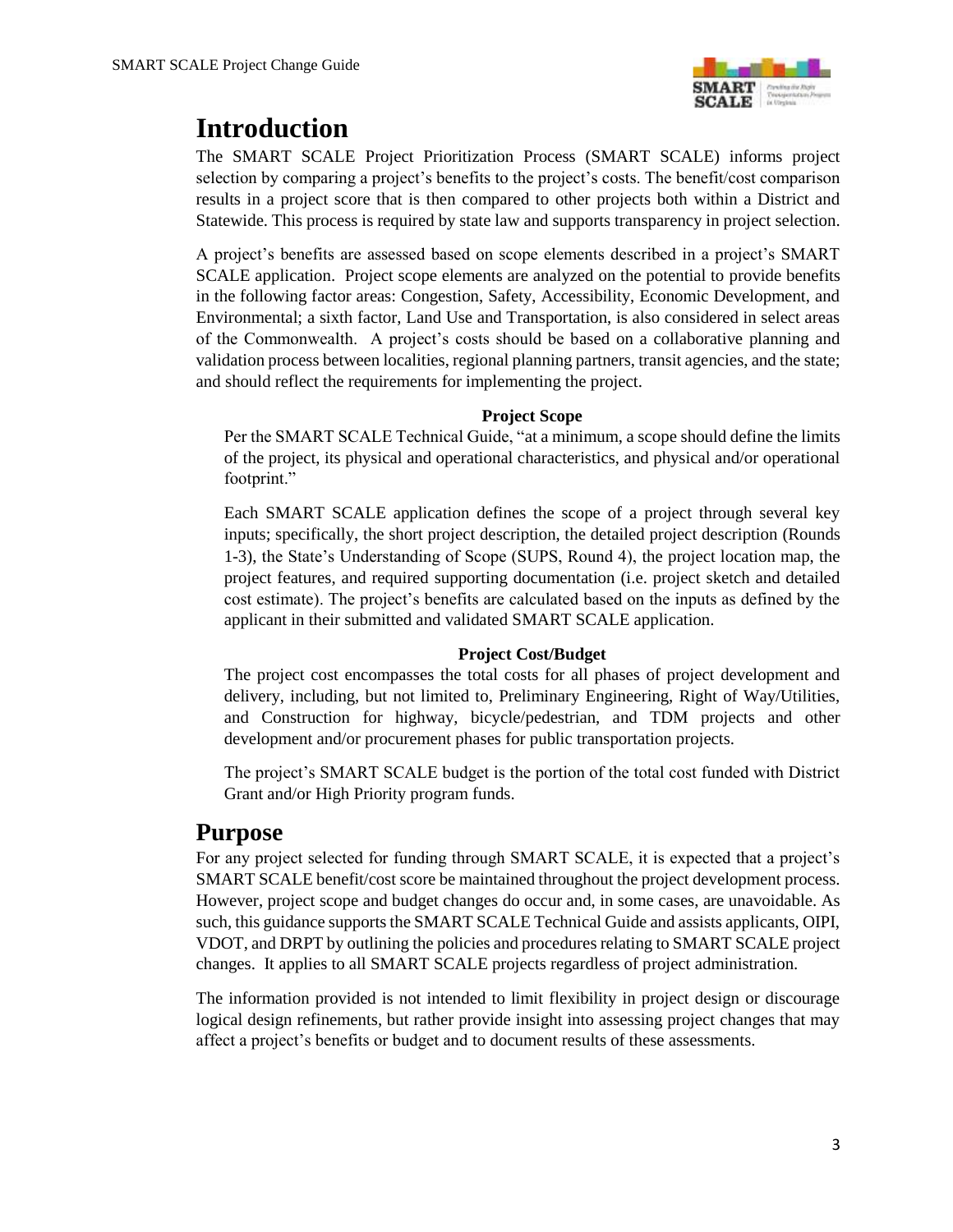

# <span id="page-3-0"></span>**Project Change Triggers**

Project changes are framed as increases or decreases that affect the project's scope, budget, or both.

#### **Scope**

**Increase** – The addition of any element or feature of a project not included in the SMART SCALE application at the time of project selection **OR** the revision of any element or feature from how it is described in the application at the time of project selection.

**Decrease** – The removal of any element or feature of a project included in the SMART SCALE application at the time of project selection **OR** the revision of any element or feature from how it is described in the application at the time of project selection.

#### **Budget**

**Increase** – An increase in the SMART SCALE budget in comparison to the SMART SCALE budget at the time the project was approved in the Six Year Improvement Program (SYIP).

**Decrease** – A decrease in the SMART SCALE budget in comparison to the SMART SCALE budget at the time the project was approved in the Six Year Improvement Program (SYIP).

While the above information describes all project change triggers, not all triggers follow the same process. For example, project budget decreases are tracked through the SMART SCALE tracking sheets and the Live SYIP. Budget decreases do not require a project change form. The remainder of the guidance will help explain project change triggers and process in more detail. The Statewide SMART SCALE Project Change Coordinator should be consulted for assistance regarding any questions about project changes.

#### <span id="page-3-1"></span>**Scope Changes**

- If a proposed project change would result in a scope modification, then the scope may not be modified in such a manner that the proposed improvements no longer accomplish significantly the same benefits as the original scope.
- If a proposed project change would result in a scope modification, then the scope may not be modified in such a manner that the proposed improvements no longer address the VTrans need identified in the original project application.
- If a proposed project change would result in the addition of significant project features not originally included in the SMART SCALE application and the scope increase does not negatively affect a project's benefits, then the applicant is responsible for any costs related to the additional scope elements, even if they can be accomplished within the existing project budget.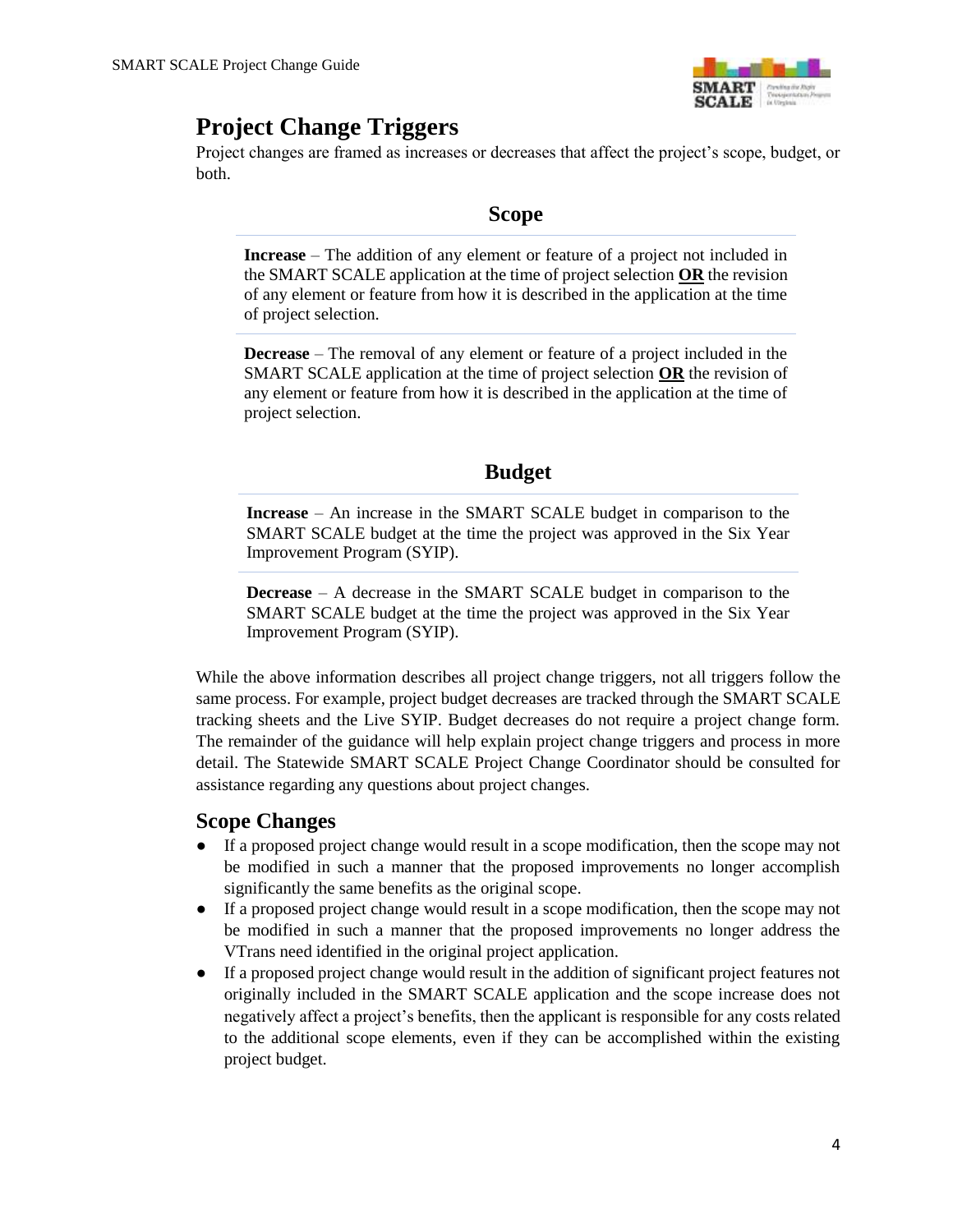

#### <span id="page-4-0"></span>**Budget Changes**

- If a proposed project change would result in a budget increase that the applicant plans to cover with non-SMART SCALE funding, then the applicant will need to provide documentation committing to the additional funds, as well as documentation describing the details of the change so benefit impacts can be assessed. For VDOT administered projects the applicant should submit documentation in the form of a letter or email to VDOT's Infrastructure Investment Director verifying the additional funding commitment. If the funding commitment is local funds then a project agreement would also be required. For locally administered projects the project agreement must be updated to reflect the additional funding commitment. In all the situations described above the documentation must be completed prior to authorization of any subsequent project phases. Delays in updating this information could result in project delays and/or cost increases due to delay for which the applicant is responsible.
- If a proposed project change would result in a budget increase in which additional SMART SCALE funding is requested, additional funding may be awarded subject to the following conditions:
	- o Budget increase is within allowable administrative thresholds (Item 12a CTB SMART SCALE Policy and pg. 49 SMART SCALE Technical Guide) AND surplus funding is available based on project type and eligibility in the applicable District Grant or High Priority Projects program balance entries in the SYIP. *Within threshold budget increases are coordinated through VDOT's Infrastructure Investment Division and do not need to go through the full project change process. These increases are documented on VDOT/DRPT DASHBOARD.*
	- o Budget increase is above allowable administrative thresholds AND surplus funding is available based on project type and eligibility in the applicable District Grant or High Priority Projects program balance entries in the SYIP AND CTB action has occurred approving the additional funding.
	- $\circ$  If no eligible surplus funds are available at the time of budget increase, the CTB may elect to use subsequent round allocations to fund a project's cost to complete.
	- o Budget increase is not due to added scope.
- If a proposed project change would result in a budget decrease, then the surplus funds may not be used to add scope to the project. These funds will remain allocated to the project until award of the Construction (or equivalent phase) contract at which time they will be transferred to the applicable District or Statewide balance entry. Such funds will be reserved to address budget increases on other existing SMART SCALE projects or reserved for allocation in subsequent rounds of SMART SCALE.

When considering any potential project change that may affect a project's scope or budget, it is advisable to reach out to the Statewide SMART SCALE Project Change Coordinator.

# <span id="page-4-1"></span>**Process**

The SMART SCALE Project Change Process detailed below is intended as guidance. Any questions regarding potential project changes should be directed to the District SMART SCALE Project Change Point of Contact or the Statewide SMART SCALE Project Change Coordinator.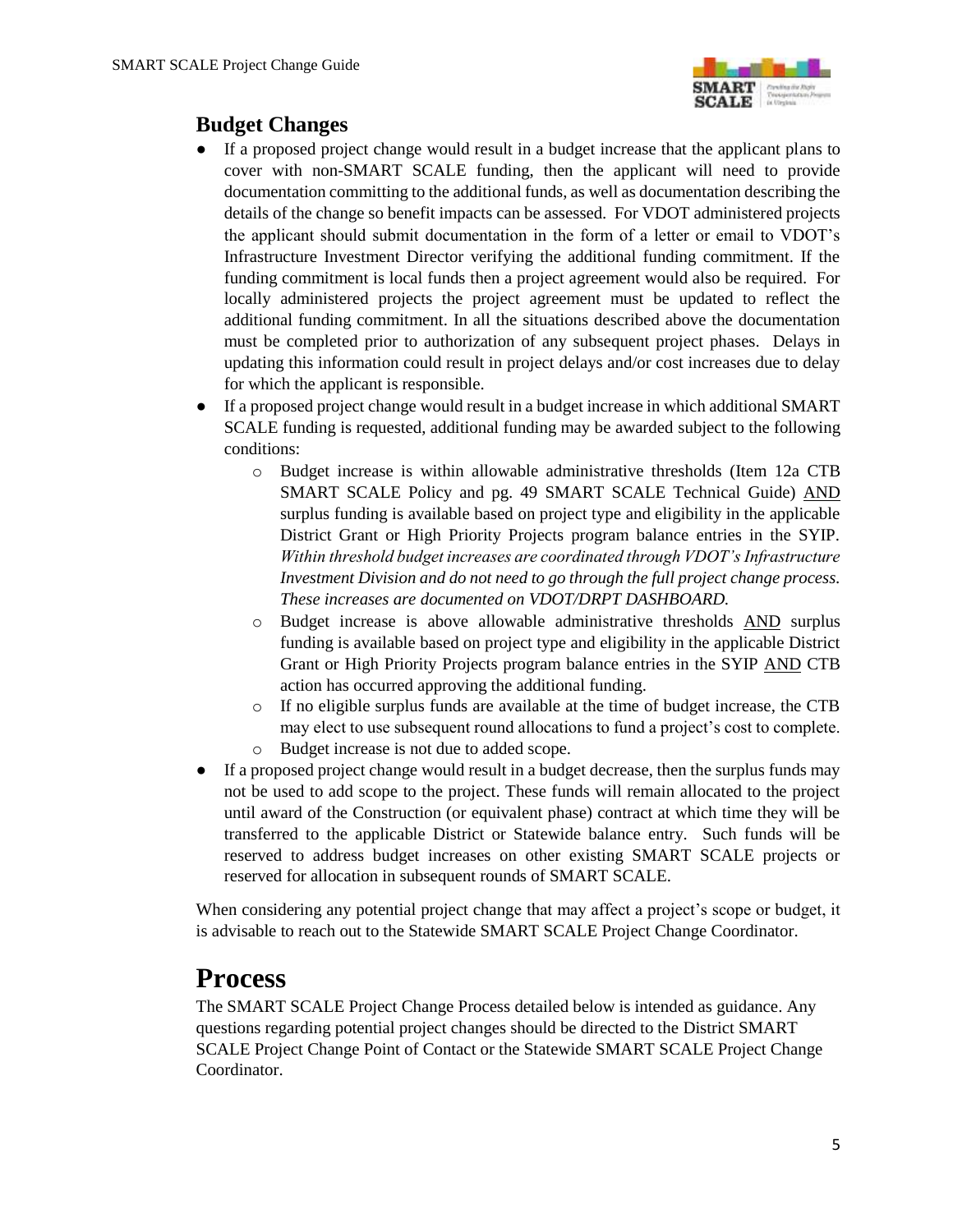

## <span id="page-5-0"></span>**Identification**

The first step in the project change process is the identification that a change may or has already occurred.

**Roles and Responsibilities** – VDOT Project Managers and Coordinators and DRPT Program Managers provide day-to-day oversight of SMART SCALE projects. Identification of a project change begins with these parties. The list below details who should be involved at this point in the process. If a project is locally administered, it is recommended that the local project manager is also informed of the potential change.

Active Parties

- VDOT Project Manager or Locally Administered Project Coordinator
- VDOT District SMART SCALE Project Change Coordinator
- DRPT Program Manager
- DRPT SMART SCALE Project Change Point of Contact

Informed Parties

● VDOT District SMART SCALE Point of Contact (POC)

**Process** – If a potential project change is identified the first step is informing the District SMART SCALE Project Change Point of Contact for initial review. The District SMART SCALE Project Change Point of Contact will then reach out the Statewide SMART SCALE Project Change Coordinator.

**Outcomes** – If the identified change requires further review the Statewide SMART SCALE Project Change Coordinator will begin the Informal Outreach process.

### <span id="page-5-1"></span>**Informal Outreach**

Informal outreach is defined as the preliminary research effort between the Districts/DRPT, the Statewide SMART SCALE Project Change Coordinator, the OIPI Project Change Score Review Point of Contact, and members of the Committee on Project Change (CPC), as needed.

**Roles and Responsibilities** – The Statewide SMART SCALE Project Change Coordinator and the OIPI Project Change Score Review Point of Contact will manage the Informal Outreach process, engaging members of the CPC as needed based on the change.

Active Parties

- Statewide SMART SCALE Project Change Coordinator
- OIPI Project Change Score Review Point of Contact
- VDOT Project Manager or Locally Administered Project Coordinator
- VDOT District SMART SCALE Project Change Coordinator
- DRPT Program Manager
- DRPT SMART SCALE Project Change Point of Contact
- Members of Committee on Project Change

Informed Parties

● VDOT District SMART SCALE Point of Contact (POC)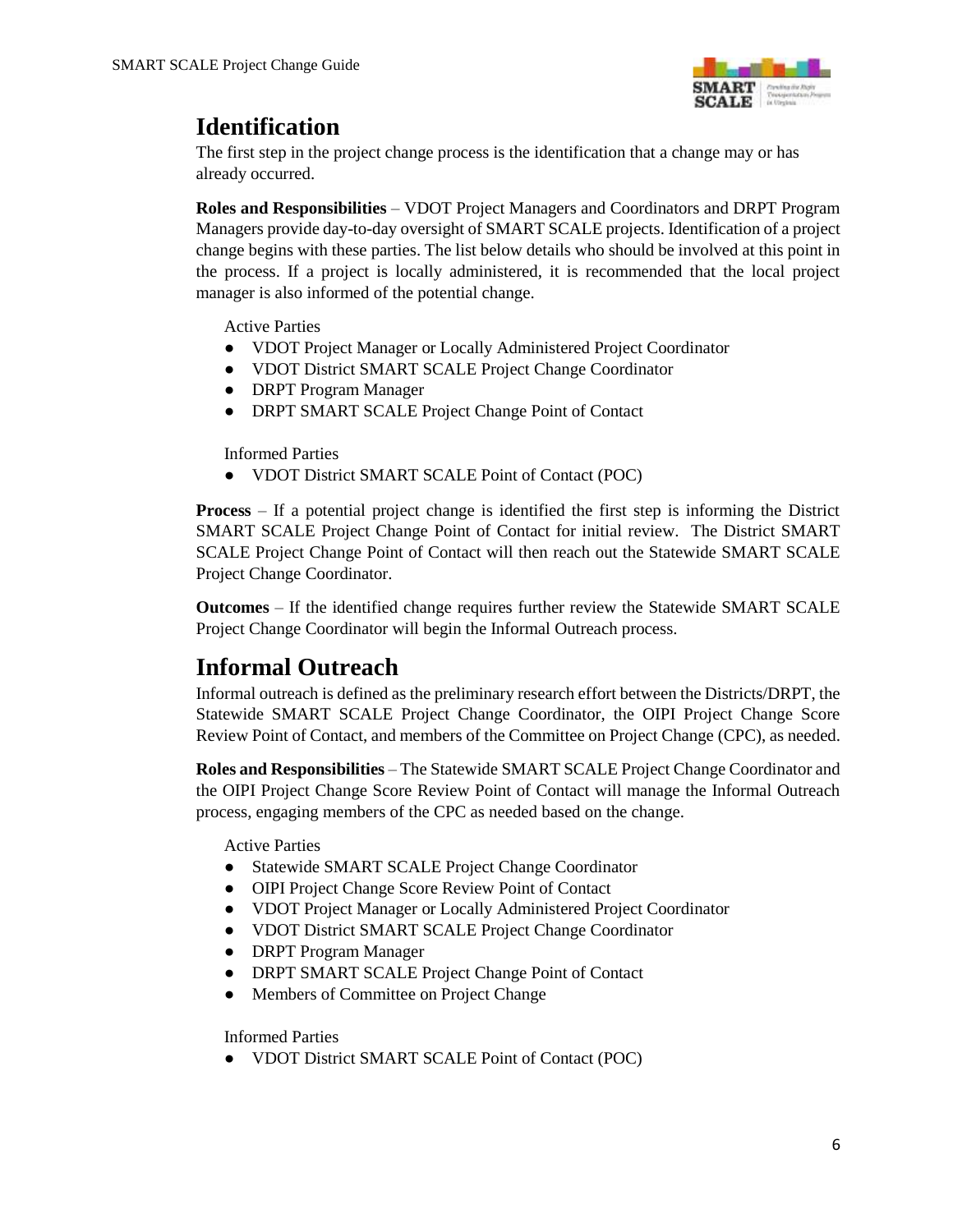

**Process** – The Statewide SMART SCALE Project Change Coordinator will request certain materials to help explain the project change (See Appendix C). The Statewide SMART SCALE Project Change Coordinator may begin the process of engaging CPC members depending on the nature of the change. Additionally the project may be added to the At-Risk matrix, which is described in more detail in the project monitoring section.

**Outcomes** – Based on a preliminary qualitative review certain identified changes may be resolved at this point in the process. For example, if a project has a beyond threshold budget increase in which non-SMART SCALE funds are being made available to cover the additional cost and project scope has not changed; then appropriate documentation must be completed as identified in the Project Change Triggers: budget changes section. Once these requirements are met, then the project change is documented and resolved.

In other cases such as, if a potential change would revise the scope from how it is was described in the application; or if a potential change would impact the project's benefits, or if a potential change needs to go to the Commonwealth Transportation Board, then change review advances to the CPC.

### <span id="page-6-0"></span>**Committee on Project Change (CPC) Review**

The Committee on Project Change (CPC) is a cross-functional evaluation team responsible for the review and recommendation of most project changes.

**Roles and Responsibilities** – The below list identifies involved parties:

- Department of Rail and Public Transportation (DRPT)
- Office of Intermodal Planning and Investment (OIPI)
- VDOT Infrastructure Investment Division (IID)
- VDOT Location and Design Division (L&D)
- VDOT Traffic Engineering Division (TED)
- VDOT Transportation and Mobility Planning Division (TMPD)
- VDOT District Representatives from the SMART SCALE Project Change Points of **Contact**

*The CPC will include two District Representatives that will rotate on an annual basis beginning July 1 of each year. The representation will include a representative from an urban District and a representative from a rural District.* 

**Process** – The Statewide SMART SCALE Project Change Coordinator will present any project changes to the CPC, with the assistance of the OIPI Project Change Score Review Point of Contact, the District/DRPT SMART SCALE Project Change Point of Contact, and appropriate CPC members.

The CPC team is tasked with the assessment of presented project changes.

• Should a project have an identified scope change; the CPC will review the change to determine if the scope change is a logical design refinement or if the scope change will require further evaluation. When considering the impact to benefits resulting from a proposed SMART SCALE project change, only those factors in which the project demonstrated benefits are reviewed. Moreover, the same planning assumptions will apply as when the project was originally scored (e.g., economic development sites).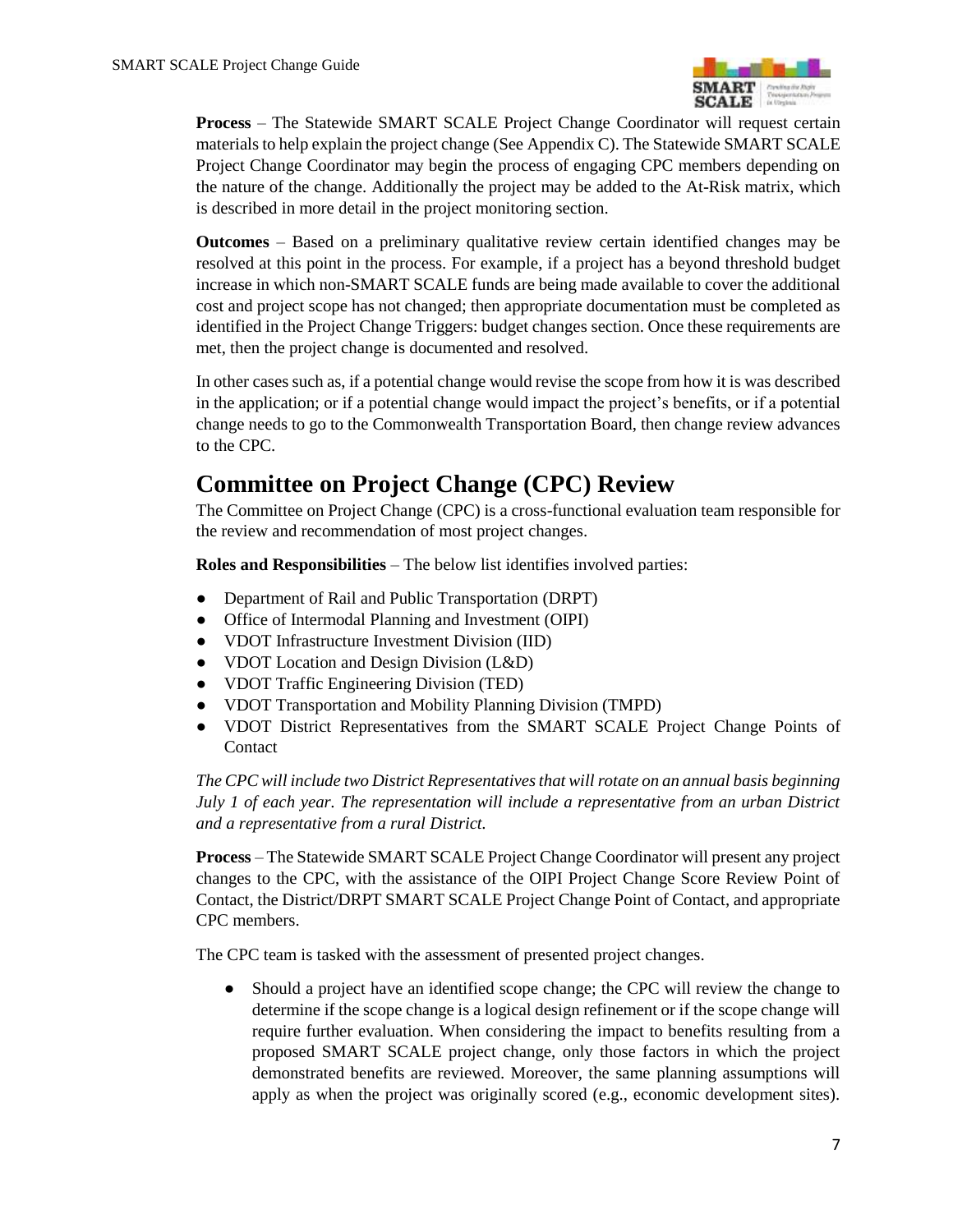

Should a project need to be rescored it will be done using the scoring factors and methods from the project's round of selection.

- Should a project have an identified scope change that is determined to be a design refinement or have no benefit impact, the CPC may still request additional review and provide feedback should the proposed scope revision impact or reduce overall project safety from what was initially submitted.
- Should a project have a beyond threshold budget change; the CPC will consider the cause of the increase and any potential impact to the SMART SCALE score and either recommend advancing to the CTB or requiring further evaluation.
- Should the project be under consideration as a potential cancellation; the CPC will consider the cause of for the proposed cancellation and either recommend advancing to the CTB or requiring further evaluation.

**Outcomes** – Regarding scope changes, if the CPC has determined that proposed scope change is a design refinement, a scope change with no negative benefit impact, or a scope change with benefit impact but within threshold; then the change will be documented using a Project Change form. The Project Change form will be completed by the Statewide SMART SCALE Project Change Coordinator and provided to the VDOT Project Manager or Project Coordinator or the DRPT Program Manager to be included in the project documentation.

If the scope change results in a negative benefit impact that reduces the project's score below the lowest ranked project in the cohort of funded projects, then the CPC will consider the proposed scope change and either recommend advancing to the CTB or requiring further evaluation.

Regarding beyond threshold budget increases, the CPC will consider the cause of the increase and either recommend advancing to the CTB or requiring further re-evaluation.

In specific instances the CPC may recommend a project change with conditions. For example, the CPC can recommend a proposed project change on the condition that any future cost increases are funded by the applicant. Or the CPC may recommend a proposed change on the condition that certain project scope elements are included in the project's advancing scope.

The majority of project changes are resolved at this point in the process.

### <span id="page-7-0"></span>**Commonwealth Transportation Board Action**

The Commonwealth Transportation Board oversees transportation projects and initiatives in the Commonwealth of Virginia, including SMART SCALE.

**Roles and Responsibilities** – The Commonwealth Transportation Board (CTB) is the decision making body for all aspects of SMART SCALE, including the prioritization process, project selection, project changes beyond established budget and scope thresholds, and project cancellations.

• **Scope Threshold** – If the benefits are reduced such that the revised score is less than the lowest ranked funded project in the district for that cohort of projects and the identified project would not have been selected for funding.

*Cohort of Projects - The group of funded projects within a district, regardless of funding program, by round of selection.*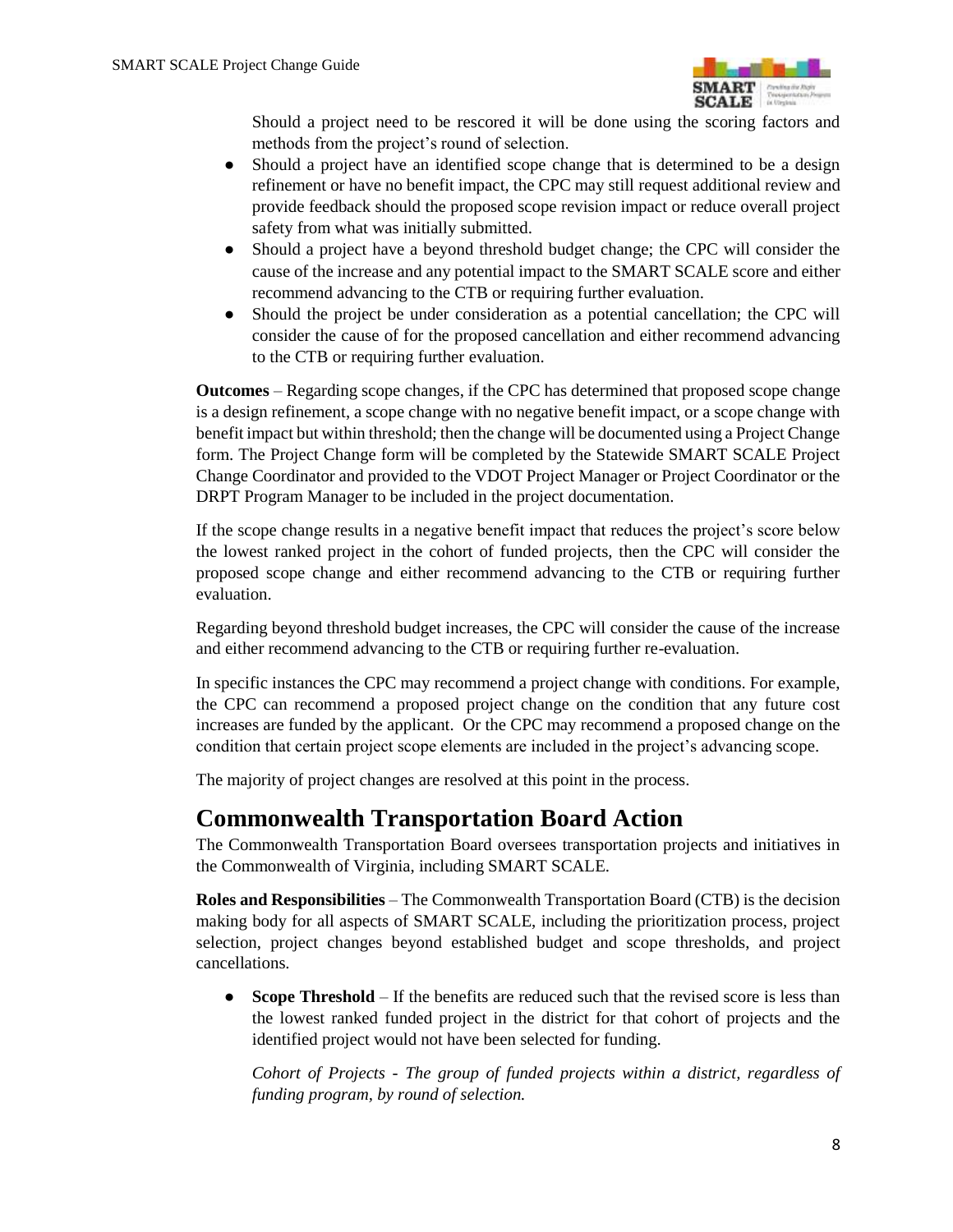

● **Budget Threshold** – If budget increase is above thresholds (see below) after having exhausted all available planned contingency in the estimate and the applicant is not covering the cost increase with other funds.

|                                     | Total Project Budget   Change from Original SMART SCALE Requested Amount |
|-------------------------------------|--------------------------------------------------------------------------|
| Less than \$5,000,000               | 20% or greater increase in funding requested                             |
| From \$5,000,000 to<br>\$10,000,000 | \$1,000,000 or greater increase in funding requested                     |
| Greater than                        | 10% or greater increase in funding requested;                            |
| \$10,000,000                        | \$5,000,000 maximum increase in funding                                  |

• **Potential Cancellation** - Once selected for funding, a project may only be cancelled by action of the CTB. A project may be recommended for cancellation for several reasons, including lack of public support, inability to obtain required permits, inability of the applicant to provide previously committed funds, failure of the applicant to advance the project, etc.

**Process** – If the CTB needs to review a project change the following actions need to occur prior to the CTB meeting.

- The change needs to have been reviewed and assessed by the CPC.
- The applicant and other affect parties need to have provided correspondence that they are requesting or concurring with the potential change.
- The District Engineer, DRPT Chief of Public Transit, DRPT Chief of Rail Transportation, and OIPI Executive Director and Deputy Director need to be made aware of the potential change and provide a recommendation.
- The District CTB member needs to concur with the proposed change. If the CTB member does not concur with a proposed project change or cancellation, then proposed change or cancellation does not advance to the CTB for consideration.

# <span id="page-8-0"></span>**Monitoring**

Projects selected for SMART SCALE funding are regularly monitored for both scope and budget changes. If through the monitoring process a project change is identified; then that project may be determined to be At-Risk and may be monitored on the At-Risk matrix maintained by Statewide SMART SCALE Project Change Coordinator. Projects on the At-Risk matrix may be taken to the CTB for discussion in support of the [SMART SCALE Cost](http://www.ctb.virginia.gov/resources/2018/oct/reso/12.pdf)  [Overrun Policy.](http://www.ctb.virginia.gov/resources/2018/oct/reso/12.pdf) At-Risk projects are likely to be presented to the CTB for review if action is required for a project to advance to a subsequent phase of work.

While these review efforts will be used to assist in early identification of potential scope and/or budget changes, Project Managers/Coordinators, and District SMART SCALE Project Change Points of Contact are in the best position to identify these changes and are encouraged to coordinate with the Statewide SMART SCALE Project Change Coordinator as early as possible to obtain feedback on potential changes before progressing in project development.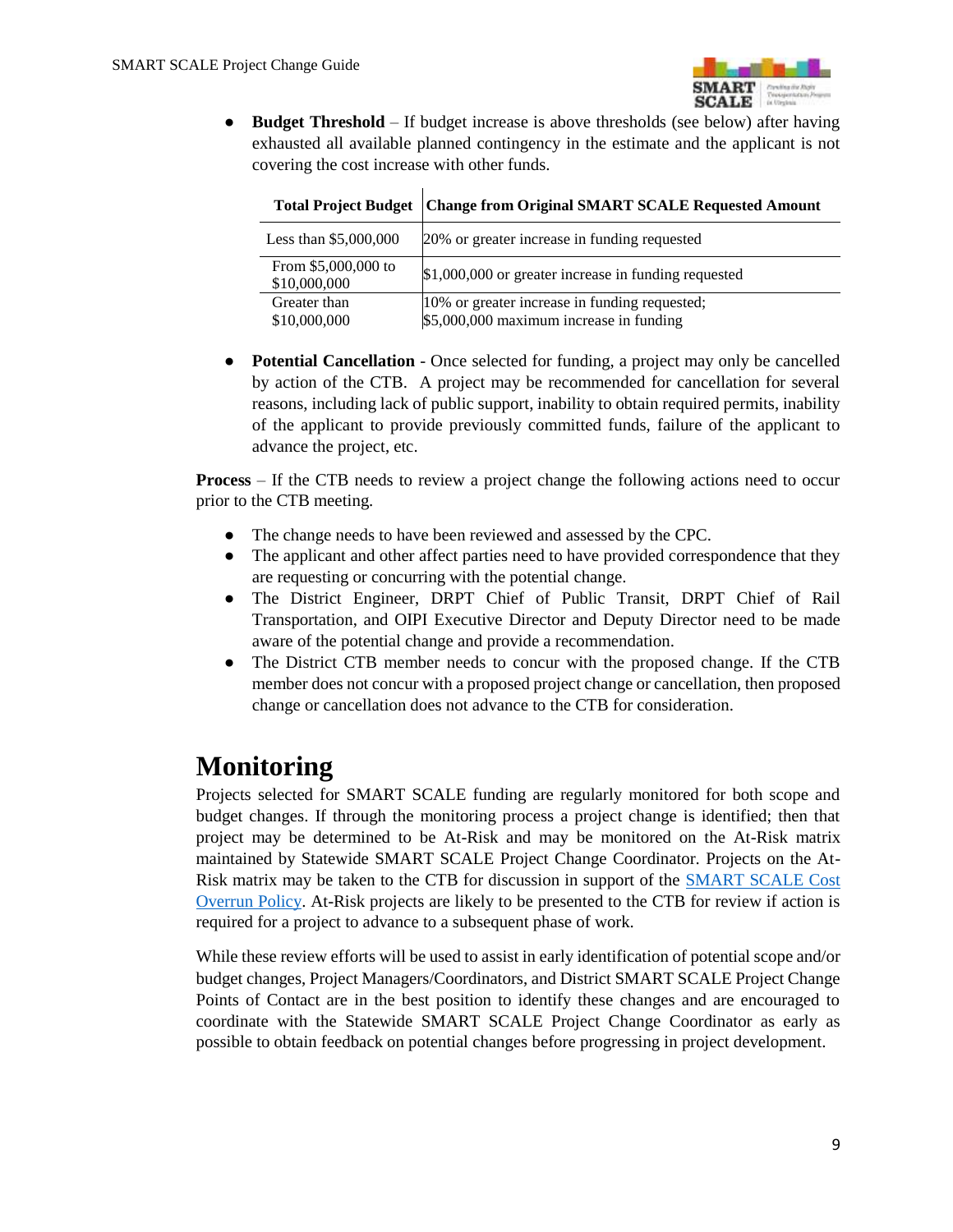

#### <span id="page-9-0"></span>**Scope**

For VDOT projects, scope changes will be monitored at two key milestones during project development: Scoping and Advertisement. However, it is recommended that potential scope changes are monitored throughout project development (See Appendix A). Furthermore, if during the course of project development a PM-102 is required for a SMART SCALE project, then a project change form may also be required.

**Scoping** – Project Managers and Coordinators will be responsible for reviewing the project scope to determine if the scope as defined at the end of scoping has changed from how the scope was presented in the project's SMART SCALE application. Prior to completing scoping, Project Managers and Coordinators will certify that the project scope has not been changed from the original project scope as detailed in the SMART SCALE application AND no additions or changes have been made that will substantially impact the project benefits. Project Managers and Coordinators may also confirm that changes did occur and that the project was taken through the SMART SCALE project change process and recommended. For VDOT oversight projects, this certification must be documented on the Scoping Certification Form (PM-100), or equivalent scoping documentation for locally administered projects, and approved by appropriate District and/or Central Office leadership in accordance with VDOT Tier 1/Tier 2 development processes.

**Advertisement** – The Project Manager/Coordinator will be responsible for reviewing the project scope to determine if the scope as defined prior to advertisement has changed from how the scope was presented in the project's SMART SCALE application. Prior to advertisement, Project Managers and Coordinators will certify that the project scope has not been changed from the original project scope as detailed in the SMART SCALE application AND no additions or changes have been made that will substantially impact the project benefits. Project Managers and Coordinators may also confirm that changes did occur and that the project was taken through the SMART SCALE project change process and approved. For VDOT oversight projects, this must be documented on the Certification of Plan Correctness (LD-406), or equivalent plan submission documentation for locally administered projects, and approved by appropriate District and/or Central Office leadership in accordance with VDOT Tier 1/Tier 2 development processes.

For DRPT projects, the DRPT program manager will coordinate with the recipients at least quarterly to monitor progress and to identify any potential changes.

Appendix A of this guidance includes a checklist for reviewing potential scope changes as well as recommendations for when to check the project's scope during the project development process.

Appendix B of this guidance includes an illustrative list of scope changes to assist in reviewing project changes. This list is meant as reference-only. Any deviations from the project scope as detailed in the submitted and validated SMART SCALE application must be brought to the CPC for review and recommendation.

#### <span id="page-9-1"></span>**Budget**

For VDOT oversight projects, budget changes are monitored on a monthly basis by the Statewide SMART SCALE Project Change Coordinator in support of the [SMART SCALE](http://www.ctb.virginia.gov/resources/2018/oct/reso/12.pdf)  [Cost Overrun Policy.](http://www.ctb.virginia.gov/resources/2018/oct/reso/12.pdf) Additionally, project budgets are also reviewed for changes as part of the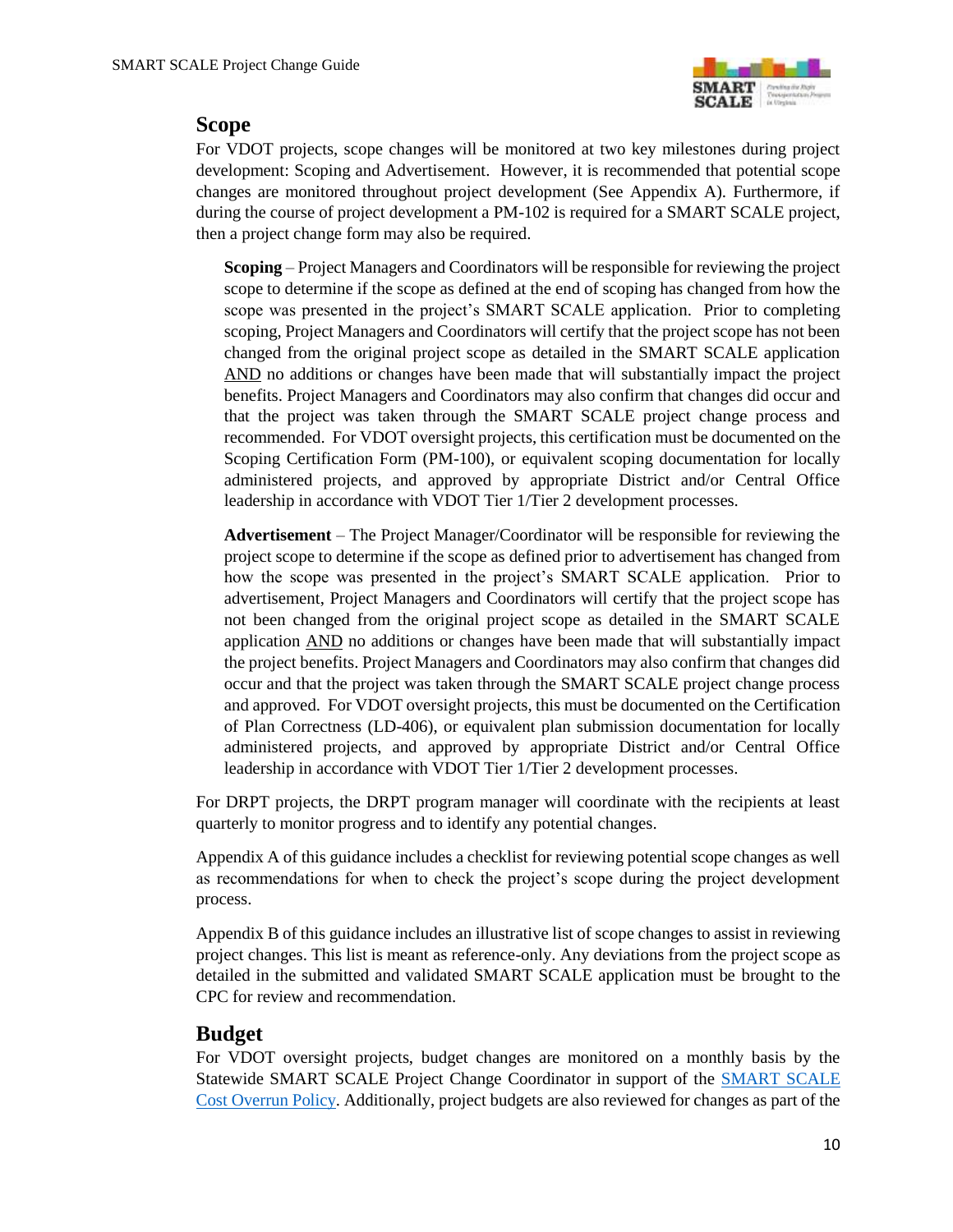

funding verification process. In conjunction with VDOT Location and Design's monthly statewide project delivery meetings, the Statewide SMART SCALE Project Change Coordinator will review project budget information from the Six-Year Improvement Program (SYIP). If issues are identified, the Statewide SMART SCALE Project Change Coordinator will reach out to Project Managers and Coordinators, to assess impacts of any identified issues. Depending on the outcomes of such coordination, projects may be added to the At-Risk matrix for more formal monitoring and potential reporting to the CTB if such issues would trigger CTB review.

For DRPT oversight projects, the DRPT program manager will coordinate with the recipients at least quarterly to monitor progress and any potential changes.

Surplus District Grant funds remain within the district and may not be used in another district. Surplus High Priority Project funds will be transferred to a statewide balance entry account and may be used on a statewide basis on other High Priority projects. Funds no longer needed for delivery of the selected project cannot be used to add scope to the project but will be reserved to address budget adjustments on existing SMART SCALE projects or reserved for allocation in a subsequent round of SMART SCALE.

# <span id="page-10-0"></span>**Transparency in the Process**

Transparency with SMART SCALE projects remains critical to the success of the prioritization process. Project Managers and Coordinators must continue to update schedules and budgets in accordance with applicable policies and procedures to ensure accurate reporting on VDOT's DASHBOARD, the Six-Year Improvement Program, and internal data systems. Once any project changes have been reviewed or acted upon by the CTB, the CTB and SMART SCALE websites will be updated to reflect that information. For project changes that do not require CTB action, the results of any project change review will be documented and are available upon request in accordance with the SMART SCALE Technical Guide.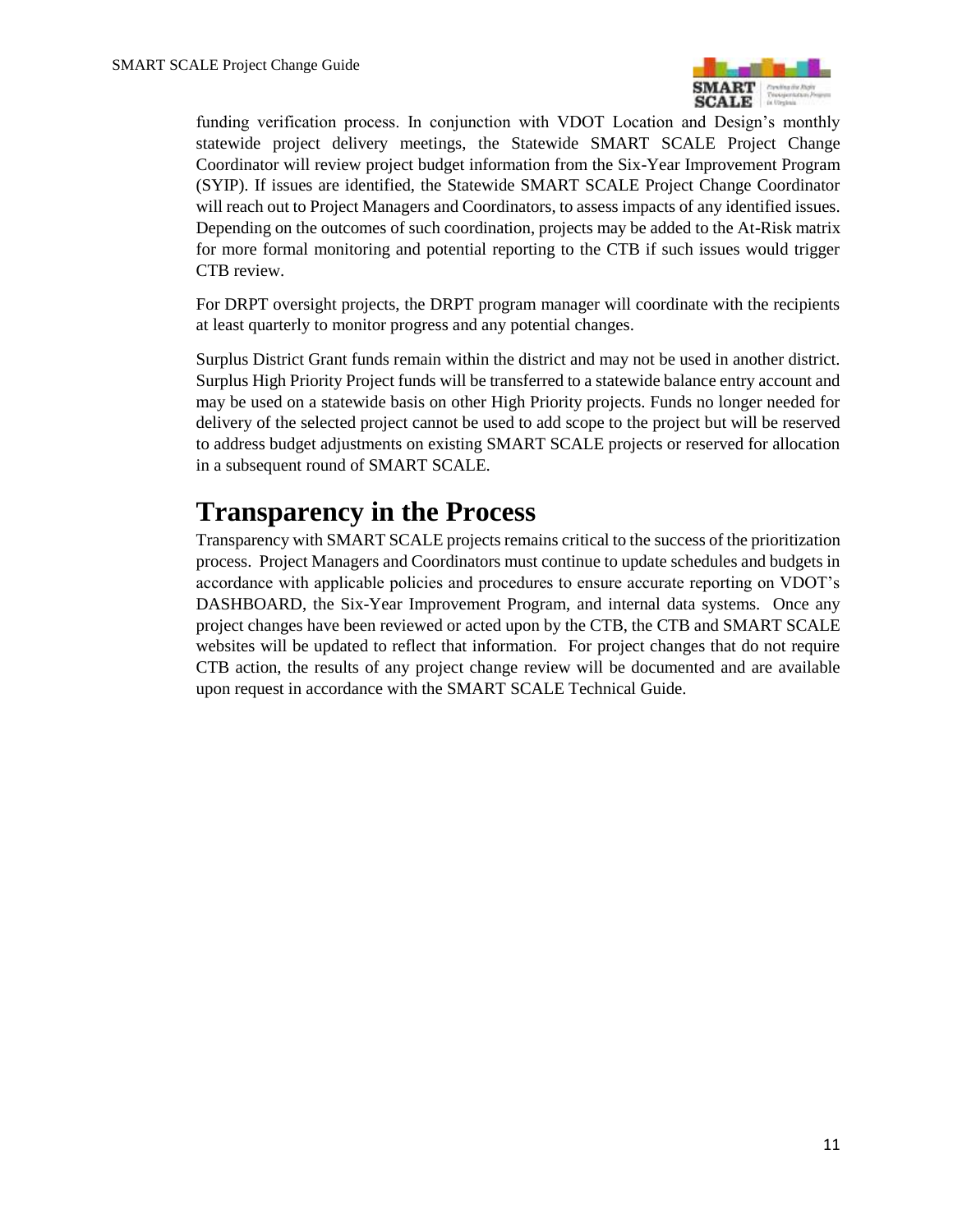

# <span id="page-11-0"></span>**Appendix A**

### <span id="page-11-1"></span>**Scope Change Review Resource**

The following Checklist is intended as a resource to help ensure a SMART SCALE Project's scope remains unchanged or is properly documented over the course of project development. This section includes both the checklist and required/suggested check points for scope review.

NOTE: If over the course of project development there is a need to complete a PM-102 Form, if the project is a SMART SCALE project it may need to go through the project change process.

#### **Scope Change Review Checklist**

- □ **Identify the project's SMART SCALE Application Identification Number (App ID).** 
	- If you do not know the projects App ID check the miscellaneous tab in Project Pool.
	- If you know the project's App ID go to the **SMART** Portal Website.
- □ **Type the App ID into the name or ID box on the SMART Portal dashboard.** 
	- Be sure to change the Fiscal Year filter on the dashboard to the correct fiscal year for the project. If you are unsure of what year is correct, the information is in the project title in Project Pool. Ex. #SMART20 = FY20.
- □ **Review the application components. Specifically…**
	- Short project description (General pearl)
	- Detailed project description (Rounds 1-3) (General pearl)
	- State's Understanding of Scope (SUPS, Round 4) (State's Understanding pearl)
	- Project location map (Location pearl)
	- Project features (Features pearl)
	- **Project Sketch (Supporting documentation pearl)**
	- **REMINDER:** The application is the baseline scope for all SMART SCALE projects. Any deviations from how the project is described in the application may need to be reviewed by the Committee on Project Change (CPC).
- □ Make note of any deviations from the application and the working scope for the **project.**
	- Project Scope Changes are changes from how the scope is documented in the application. See Appendix B for examples.
		- Example 1: Application says install 700 feet of Sidewalk, working scope proposes 500 feet of Sidewalk.
		- Example 2: Application does not say Right Turn Lane, but a Right Turn Lane is in current scope.
- □ **Reach out with any questions or identified scope changes.**
	- District SMART SCALE Project Change POC
	- DRPT Project Change POC
	- **Statewide SMART SCALE Project Change Coordinator**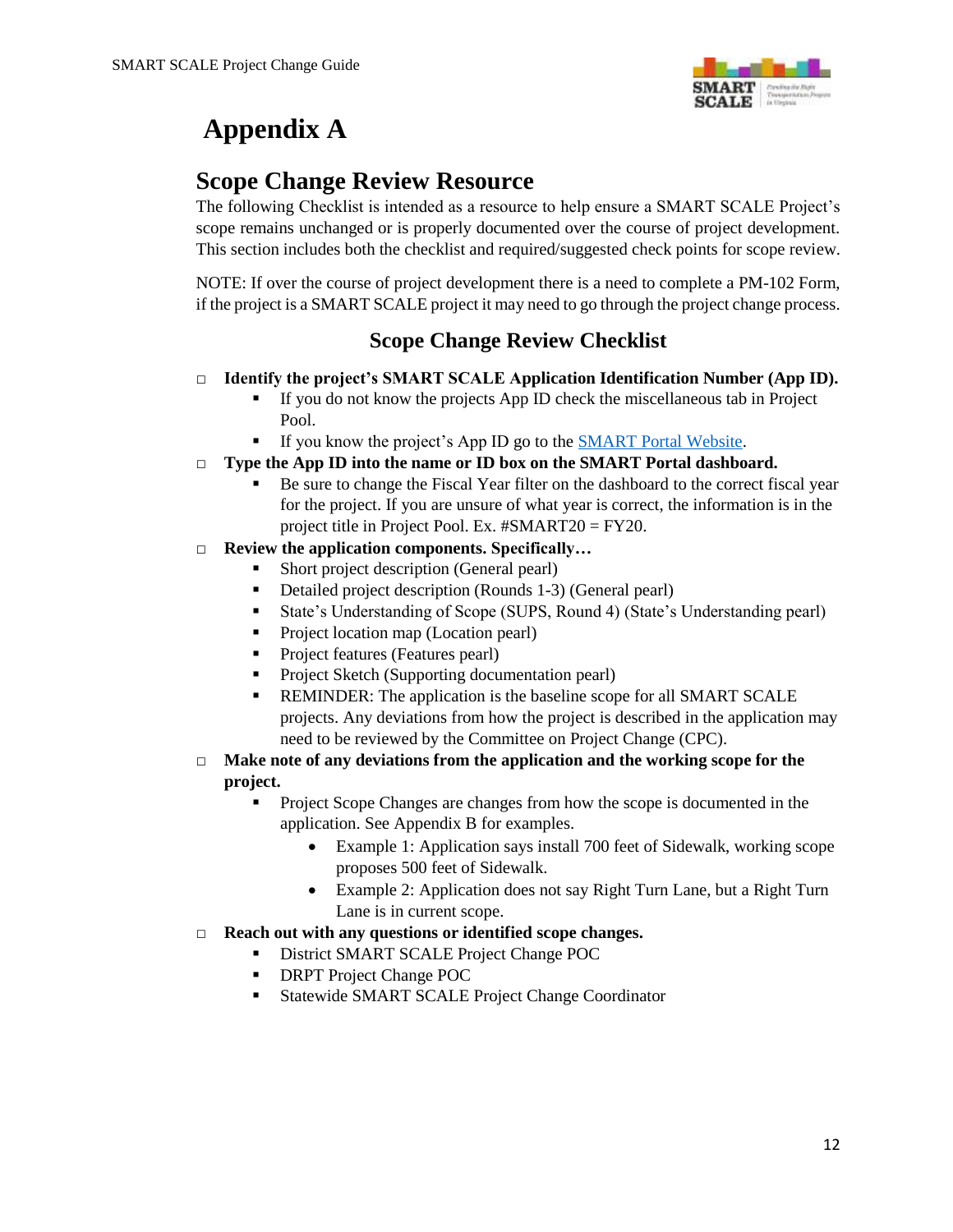

#### **Project Development Process Check Points**

The chart below illustrates both required and suggested checkpoints for scope change review during the project development process. Required reviews and certifications are in bold.

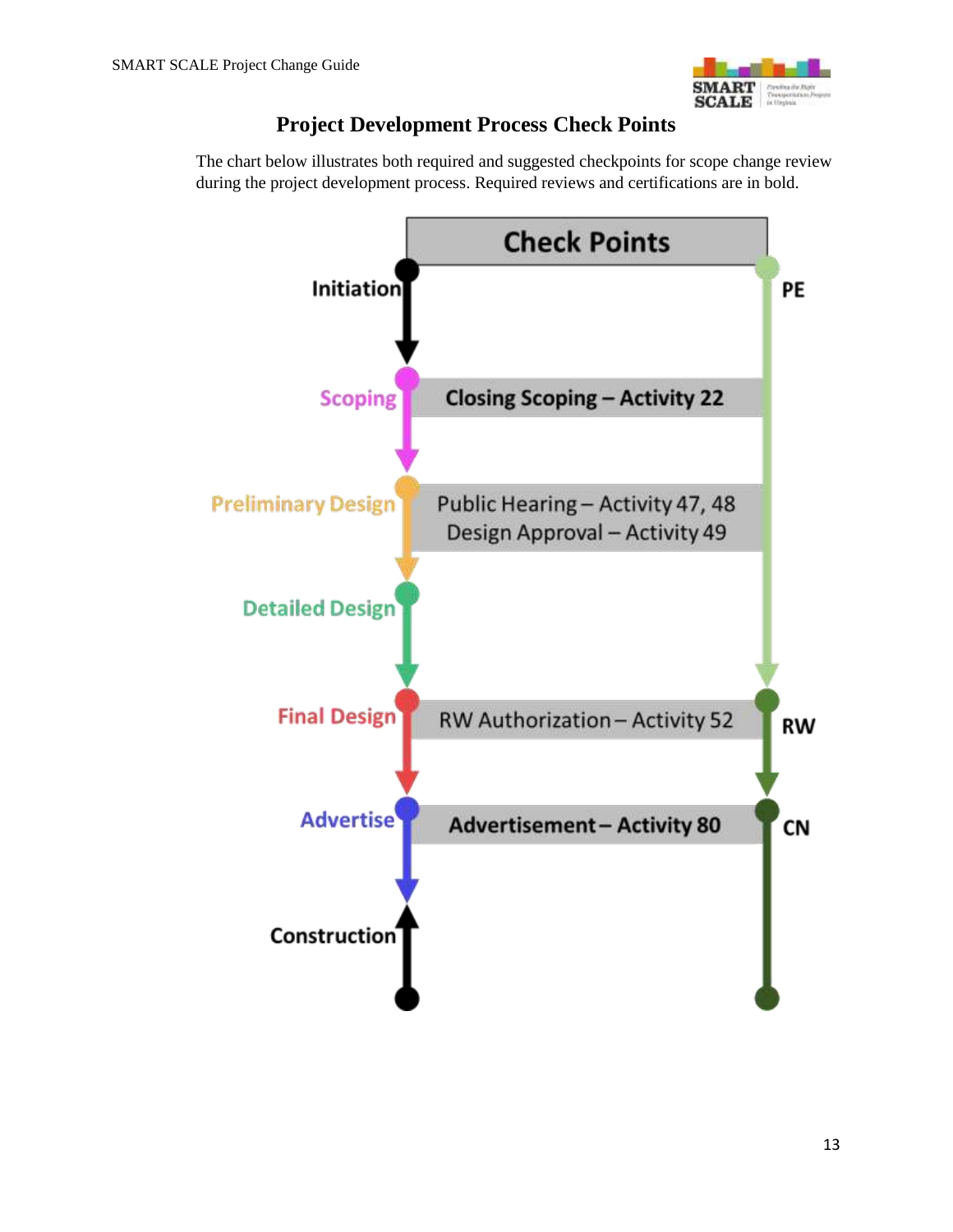

# <span id="page-13-0"></span>**Appendix B**

### <span id="page-13-1"></span>**Illustrative List of Scope Changes**

The following examples of scope changes are meant to be illustrative only and should not be considered an exhaustive list of all scope changes that could impact the project benefit calculation. The tables include when a review is needed and how it may impact the project benefits or the SMART SCALE score. The information provided below is intended to provide direction and should not be interpreted as CTB Policy.

As stated previously the expectation for managing any potential scope changes is for designated points of contact to reach out to the Statewide SMART SCALE Project Change Coordinator for review.

#### **Added Scope**

If the working project scope includes scope elements not specifically detailed in the SMART SCALE application, then please reach out to any of the following: the District SMART SCALE Project Change Coordinator, the DRPT SMART SCALE Project Change Coordinator, or the Statewide SMART SCALE Project Change Coordinator.

| <b>Description</b>                                 | <b>Affected Measure</b>                                  | <b>Trigger Review</b> |
|----------------------------------------------------|----------------------------------------------------------|-----------------------|
| Required Roadway Signage                           | None                                                     | N <sub>0</sub>        |
| Guardrail                                          | None                                                     | N <sub>0</sub>        |
| Required Stormwater Management/Sound Barriers      | None                                                     | N <sub>0</sub>        |
| Landscaping/Streetscaping*                         | None                                                     | N <sub>0</sub>        |
| Right-of-Way/Utilities Relocation                  | None                                                     | N <sub>0</sub>        |
| Non-standard materials*                            | None                                                     | <b>Yes</b>            |
| Reduction in length of improvement/project termini | Safety; Congestion;<br>Accessibility; ED-<br>Reliability | Yes                   |

#### **General Project Scope Changes**

*\*If not accounted for in the original project description or project features and budget then items such as these are not allowed unless the cost associated with the scope change is covered by the applicant.*

Per the CTB SMART SCALE Policy: If the project scope is increased then the applicant is responsible for the additional cost attributable to the increase in scope regardless of budget impact. The scope of a project may not be substantially modified in such a manner that the proposed improvements do not accomplish the same benefits as the original scope.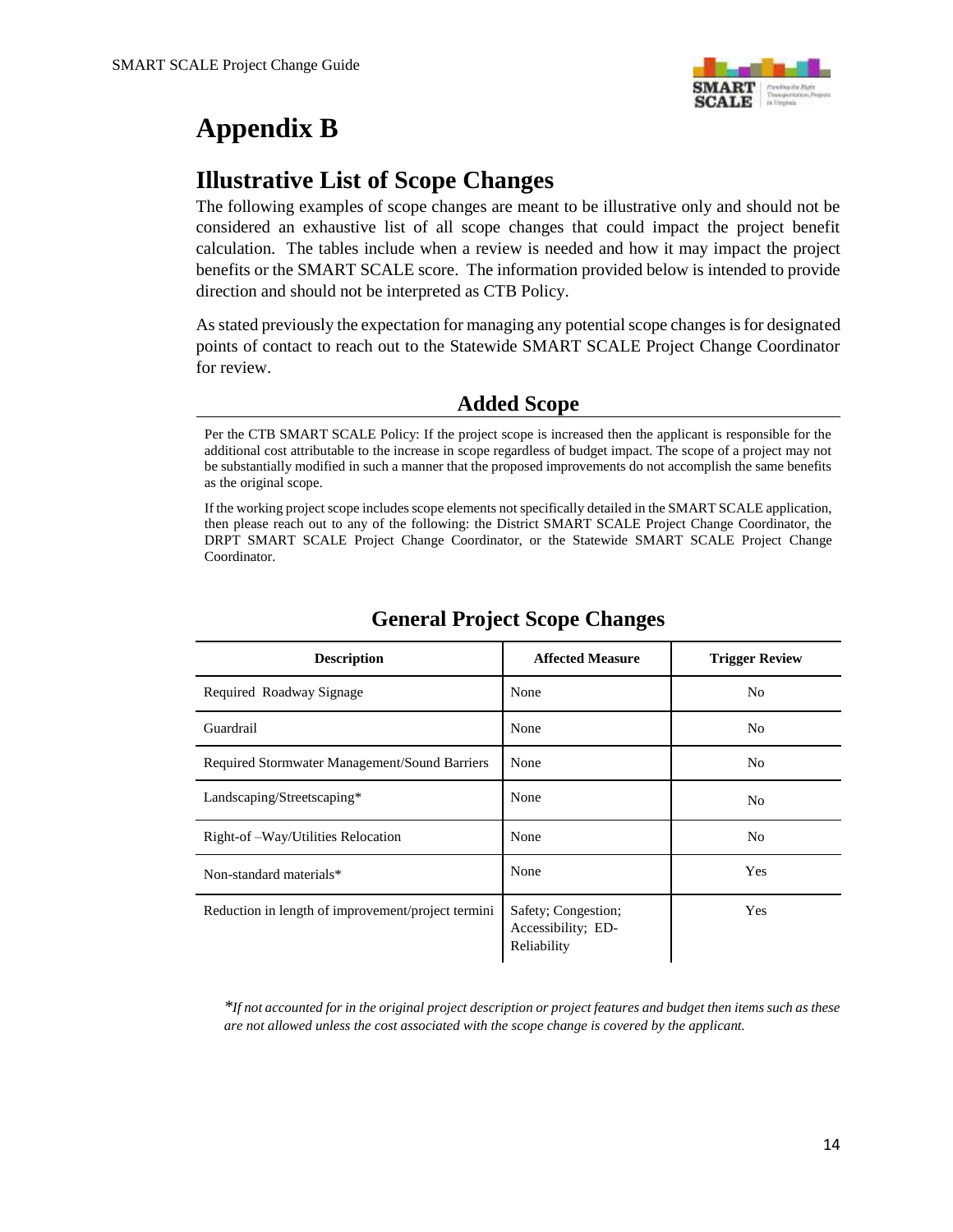

| <b>Description</b>                                                                                                                                                            | <b>Affected Measure</b>                                                               | <b>Trigger Review</b> |
|-------------------------------------------------------------------------------------------------------------------------------------------------------------------------------|---------------------------------------------------------------------------------------|-----------------------|
| Addition or Elimination of bike/pedestrian<br>components                                                                                                                      | Accessibility; Land Use<br>Environment; Safety (if<br>only improvement of<br>project) | Yes                   |
| Elimination of TDM (park and ride) or transit<br>components or $15\%$ or greater reduction in # of<br>spaces or transit capacity                                              | Safety; Congestion;<br>Accessibility; Land Use;<br>Environment; ED-<br>Reliability    | Yes                   |
| Reduction in transit (bus or rail) service frequency<br>during peak hour (For example: 3 trains in peak<br>hour to 2 or 3 buses in peak hour to 2) - before<br>implementation | Safety; Congestion;<br>Accessibility; ED-<br>Reliability                              | Yes                   |
| Reduction in rolling stock capacity of any amount<br>(For example 8 car train to 6 car train)                                                                                 | Safety; Congestion;<br>Accessibility; ED-<br>Reliability                              | Yes                   |
| Greater than 20% reduction in forecasted ridership<br>during peak hour or in forecasted daily ridership                                                                       | Safety; Congestion;<br>Accessibility; ED-<br>Reliability                              | Yes                   |
| Conversions between sidewalk, bike lanes, or<br>shared use path                                                                                                               | None                                                                                  | N <sub>0</sub>        |
| Change in location for proposed transit stop                                                                                                                                  | None                                                                                  | N <sub>0</sub>        |

### **Multimodal Features**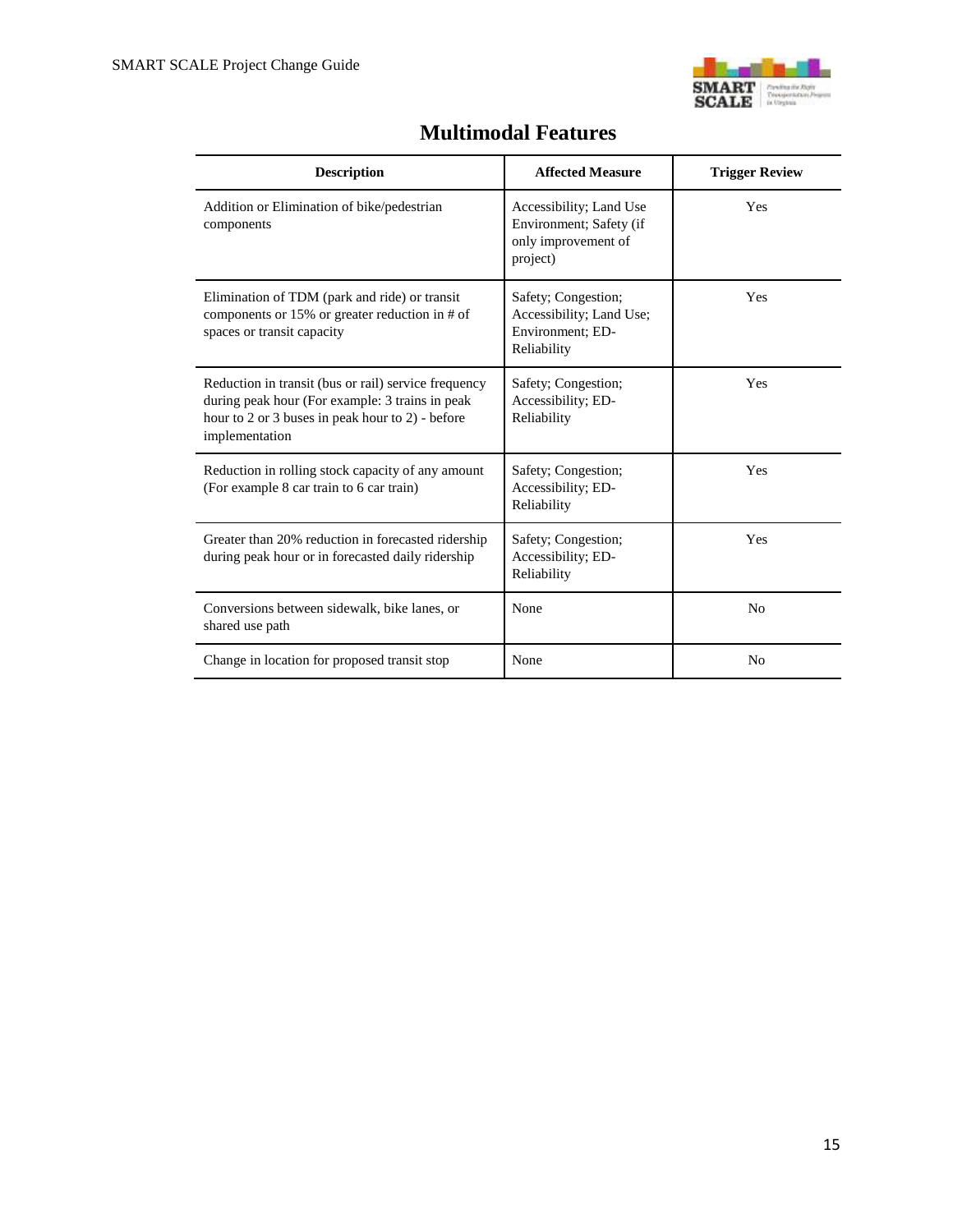

| <b>Description</b>                                                                                                                                                                                                                  | <b>Affected Measure</b>                     | <b>Trigger Review</b> |  |
|-------------------------------------------------------------------------------------------------------------------------------------------------------------------------------------------------------------------------------------|---------------------------------------------|-----------------------|--|
| Elimination of or significant modification to<br>Intersection feature (Traditional or Innovative):<br>Addition of lanes<br>Modification to allow full movement<br>Increasing # of signal phases (example - go<br>from 2 to 4 phase) | Safety; Congestion,<br>Economic Development | <b>Yes</b>            |  |
| Changing grade separated interchange to an at-<br>grade intersection                                                                                                                                                                | Safety; Congestion;<br>Economic Development | <b>Yes</b>            |  |
| Grade separated interchange - changing the number<br>of ramp lanes and/or traffic control at the ramp<br>terminal                                                                                                                   | Safety; Congestion;<br>Economic Development | <b>Yes</b>            |  |
| Adjusting the length of proposed turn lanes                                                                                                                                                                                         | None                                        | N <sub>0</sub>        |  |
| Addition of RIRO entrance that does not trigger an<br>access management waiver                                                                                                                                                      | None                                        | N <sub>0</sub>        |  |
| Elimination of access management features -<br>increase in number of full movement access points<br>or inclusion of access point that would require an<br>access management waiver                                                  | Safety; Congestion                          | <b>Yes</b>            |  |

# **Changes in Intersection/Interchange Treatments**

# **Changes in Roadway Segments**

| <b>Description</b>                                            | <b>Affected Measure</b>                                  | <b>Trigger Review</b> |
|---------------------------------------------------------------|----------------------------------------------------------|-----------------------|
| Add or remove number of through or auxiliary<br>lanes         | Safety; Congestion;<br>Accessibility; ED-<br>Reliability | <b>Yes</b>            |
| Add or Remove proposed Road Diet                              | Safety; Congestion;<br>Accessibility; ED-<br>Reliability | <b>Yes</b>            |
| Adjusting proposed Roadway Alignment                          | Safety                                                   | Yes                   |
| Adjusting the travel lane or shoulder width 2 feet or<br>more | Safety; Congestion                                       | <b>Yes</b>            |